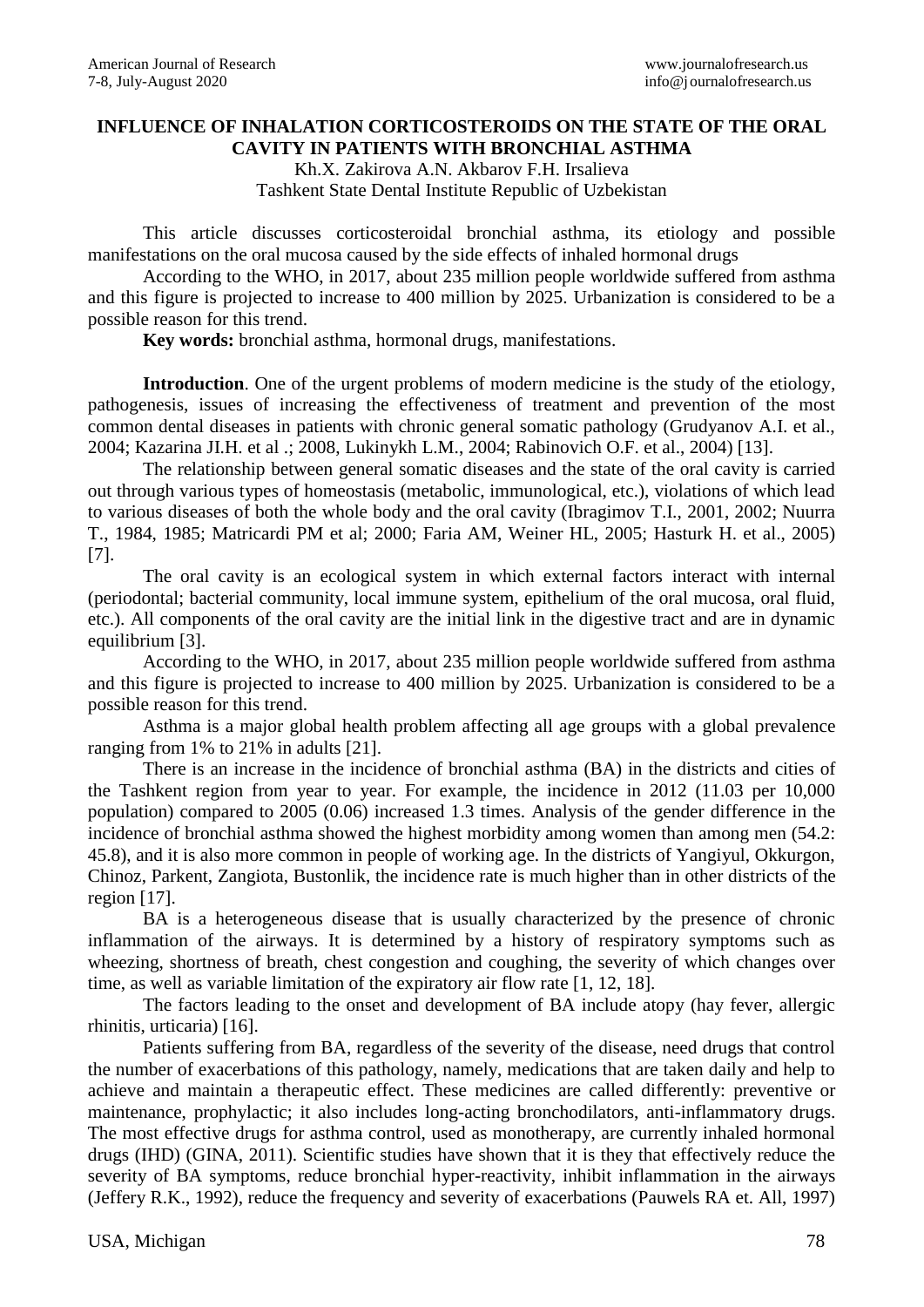and the frequency of death with AD (Suissa S. et. all, 2000), lung function and improve quality of life (Juniper EF et. all, 1990). [14, 4, 11, 20].

Local complications caused by IHD include dysphonia and cough due to irritation of the upper respiratory tract, as well as oropharyngeal candidiasis (GINA, 2011).

In inflammatory periodontal diseases and bronchial asthma, most likely, there is a single immune-inflammatory nature of occurrence, affecting both the oral cavity and the respiratory tract. A significant influence is exerted by a decrease in the barrier properties of the oral mucosa in patients with bronchial asthma, which creates unfavorable conditions for the hard tissues of the tooth and periodontium, increasing the effect of microflora and other pathogenic factors. There is information about the presence of disorders in the immune system in patients with bronchial asthma, predisposing to the onset of periodontal diseases of an inflammatory nature. From literary sources it is known that a number of scientists were engaged in this problem (Emelyanov A.V., 2000; Knyazhenskaya N.P., Potapova M.O., 2003 [8].

The presence of chronic inflammation of the respiratory tract, allergic diseases leads to a weakening of the macroorganism, the appearance of dysbiosis (and then candidiasis), as well as a decrease in local immunity in the oral cavity [4, 5].

Bronchial asthma has a pronounced effect on the state of hard tissues of teeth, oral mucosa and periodontal tissue. Thus, KPU (the index, where K is the number of carious teeth, P is the number of treated teeth, U is the number of teeth removed or to be removed teeth) more than 20 is observed in 92.9% of patients with bronchial asthma, non-carious lesions of the teeth are observed in 72.3% of the examined, inflammatory periodontal diseases are detected in 100% of cases, tongue swelling in 30%, petechiae of the oral mucosa in 70%, dryness lips in 55%. The greatest disturbances in the oral cavity in bronchial asthma occur in the periodontal tissues. It was revealed that the degree of chronic generalized periodontitis is closely related to the severity of bronchial asthma, the age when it was first diagnosed, and the duration of the course. Deficiency and imbalance of the studied macro- and microelements in various biological environments, characteristic of bronchial asthma, can cause increased susceptibility of periodontal tissues to infection, slow down reparative activity, lead to metabolic and structural changes in the oral cavity. In patients with bronchial asthma with chronic generalized periodontitis, a significant prevalence of atypical vascular reactions of the periodontal tissues was established, which is associated with disorders in the microcirculatory link of the vascular bed. In patients with chronic periodontal diseases against the background of bronchial asthma, who received inhaled glucocorticosteroid therapy, a decrease in the primary immune response in the oral cavity was found, which, along with a decrease in autoimmune processes, contributes to the chronicity of pathological changes in the periodontium with more pronounced impairments from both nonspecific factors and the immune defense of the oral cavity, with the most significant changes observed in patients with hormonedependent bronchial asthma. Patients suffering from hormone-dependent bronchial asthma have a more severe course of CGP (chronic generalized periodontitis), which is expressed in greater destruction of the periodontal bone tissue, and bleeding and the level of inflammation are not significantly increased. [8, 14].

It has been proven that the using of inhaled glucocorticoids causes a shift in the acid-base balance towards acidosis, a change in the level of pro- and anti-inflammatory cytokines, the concentration of oral fluid lysozyme, and a direct relationship has been established between the duration of taking this group of drugs and the severity of these complications. [15].

OCM paresthesia is a polyetiological disease that most often develops against the background of various internal diseases [2, 9, 18], while taking various medications for the underlying disease can be a trigger factor that causes the main symptom of paresthesia - burning in the cavity [22].

It was found that clinical manifestations and symptoms of oral mucosa paresthesia are secondary in nature, as a reflection of the underlying general disease (BA), and are also a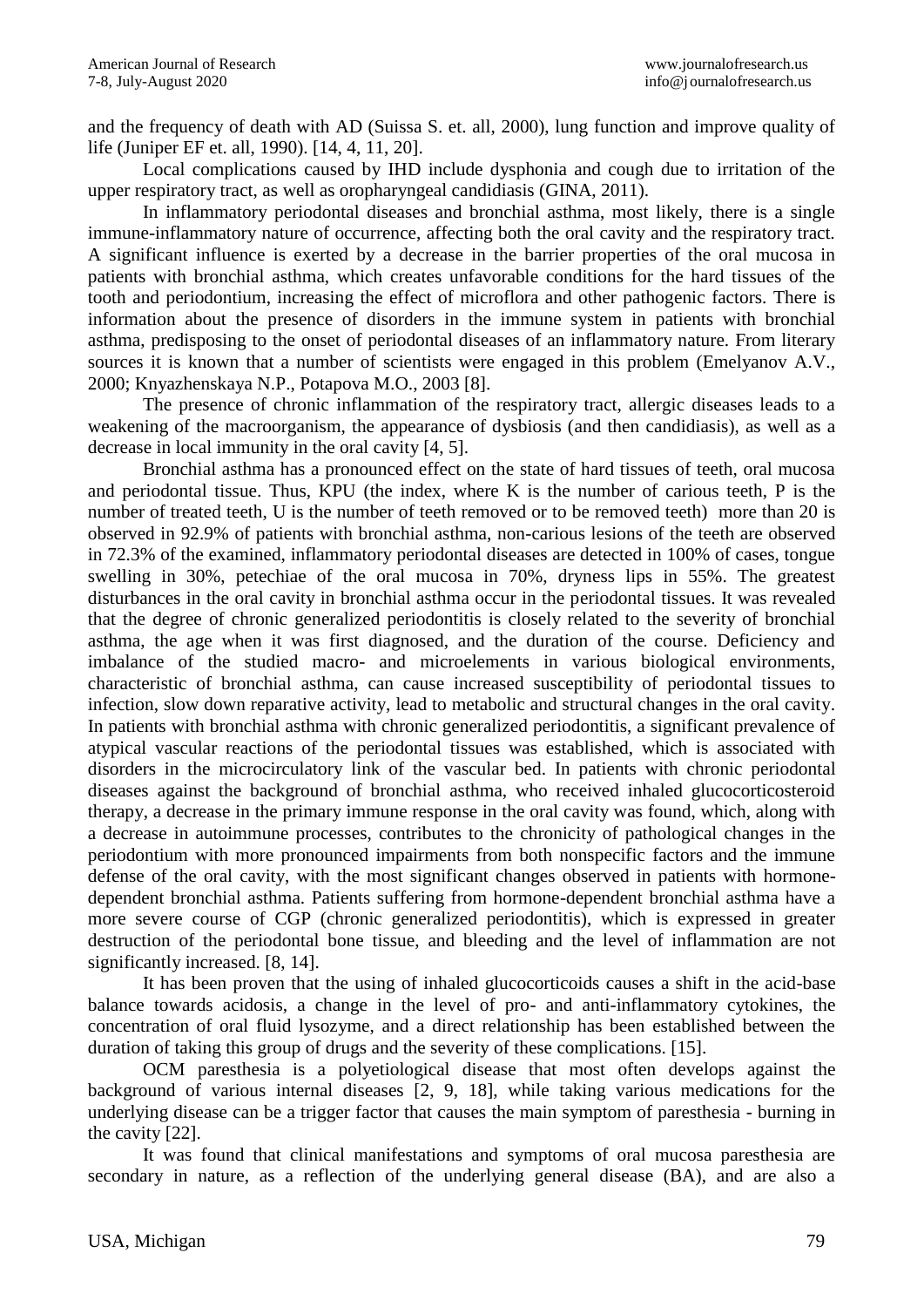consequence of a decrease in the immunological status of the oral cavity and changes in the microbial landscape as a result of the negative effects of inhaled hormonal drugs [6].

The study of data obtained using laser Doppler flowmetry (LDF), with an assessment of the level of the acute phase protein of inflammation of lactoferrin in saliva, shows a decrease in the level of microcirculation equally in both the maxilla and mandible. The most pronounced disturbances of microcirculation in periodontal tissues in the group with combined pathology (periodontitis against the background of bronchial asthma). The high information content of a comprehensive study of the microcirculation of periodontal tissues and the level of lactoferrin in saliva in the diagnosis of microcirculatory disorders and the degree of inflammation activity makes it possible to use this technique for early detection of disorders in the periodontal tissues in patients with periodontitis on the background of bronchial asthma and without identified organ pathology [10].

Thus, a review of the literature and analysis of various studies allows us to assert that bronchial asthma is a common pathology with multiple manifestations on the oral mucosa, which are a side effect of inhalation hormone therapy.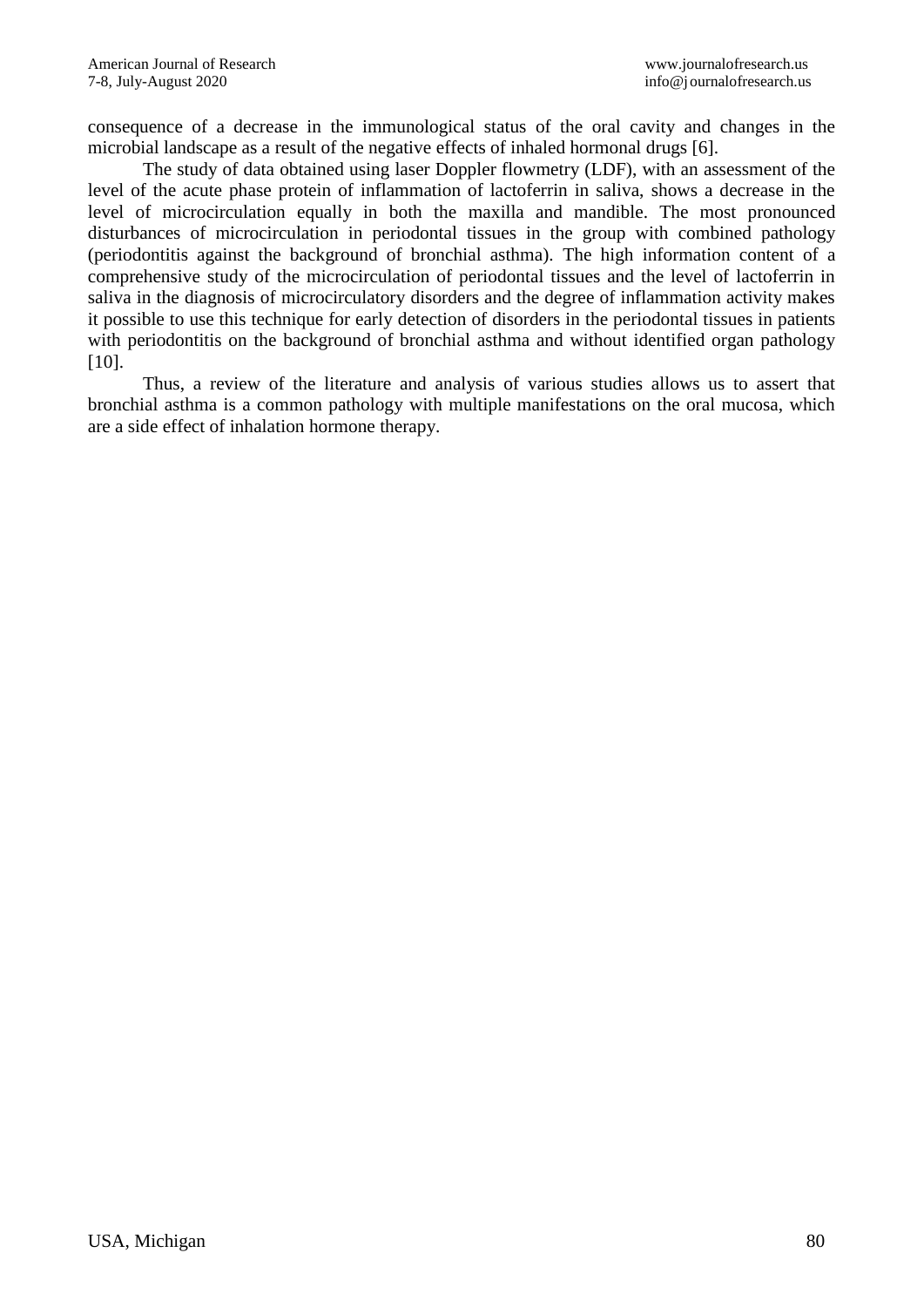## **References**

1. Belevsky A.S. Global strategy for the treatment and prevention of bronchial asthma: revision 2014, Russian Respiratory Society.-2015. -p.148

2. Borisova, E.G. Principles of clinical examination of patients with glossodynia // Health and education in the XXI century. - 2016. - No. 4 (18). - p. 26–28.

3. Borovskiy E.V. Therapeutic dentistry // Moscow, 2001.-P.68-75.

4. Gushchin IS On the physiological meaning of allergic reactions // Immunology. - 2001. - No. 3. - p. 16-18.

5. Kazarina L.N., Chuvarkova I.M. Analysis of the clinical and immunological status of the oral cavity in patients with bronchial asthma receiving inhalation hormonal therapy. // Modern problems of science and education. - 2013. - No. 1.

6. Kazarina L.N., Chuvarkova I.M., Paresthesia of the oral mucosa against the background of taking inhaled hormonal drugs in patients with bronchial asthma. - Bulletin of the Russian Military Medical Academy - Nizhny Novgorod, 2018.-p.104

7. Krylova V.Yu., Assessment of the state of the oral cavity in patients with bronchial asthma: Author's abstract. dis. ... candidate of medical sciences - St. Petersburg, 2009-4p.

8. Krylova V.Yu., Assessment of the state of the oral cavity in patients with bronchial asthma: Author's abstract. dis. … Candidate of Medical Sciences. - St. Petersburg, 2009-16p.

9. Reznikova, T.N. Psychoneurological aspects in the complex treatment of patients with paresthesias of the oral mucosa // Periodontology. - 2002. - No. 1 (2). - p. 67–70.

10. Sarkisov KA, The state of microcirculation of the oral mucosa in periodontitis in patients with bronchial asthma - Abstract of the thesis. dis. ... Candidate of Medical Sciences-Stavropol, 2011.-p. 15.

11. Smolenov IV Medicines that suppress allergic inflammation in children (pharmacodynamics, impact on the quality of life, predicting the effectiveness of treatment): author. dis. ... Dr. med. Sciences. - Volgograd, 1998. - 19 p.

12. Syrov V.V., Ideas about the epidemiology and the possibilities of preventing bronchial asthma at the present stage - Allergology and immunology in pediatrics, No. 3 (46) - Moscow, 2016.-p.21.

13. Chuvarkova IM, Prevention and treatment of complications in the oral cavity in patients with bronchial asthma receiving inhalation hormonal therapy: Author's abstract. dis. ... Candidate of Medical Sciences. - Nizhny Novgorod, 2013.-3p.

14. Chuvarkova IM, Prevention and treatment of complications in the oral cavity in patients with bronchial asthma receiving inhalation hormonal therapy: author. dis. ... Candidate of Medical Sciences. - Nizhny Novgorod, 2013.-21p.

15. Chuvarkova IM, Prevention and treatment of complications in the oral cavity in patients with bronchial asthma receiving inhaled hormonal therapy: author. dis. ... Candidate of Medical Sciences. - Nizhny Novgorod, 2013.-20 p.

16. Chuchalina A.G. Global strategy for the treatment and prevention of bronchial asthma. - M .: Publishing house "Atmosphere". - 2011. - 160 p.

17. Sharipova NS, Medical and social aspect or disease of bronchial asthma - International journal of applied and fundamental research No. 10, 2015-Bukhara, 2015.- p. 101.

18. K.P. Jones, M.A. Mullee, M. Middleton. Peak flow based asthma self-management: a randomised controlled study in general practice // British Thoracic Society Research Committee.Thorax. -1995. - N 8. -P. 851–857.

19. Netto, F.O. Risk factors in burning mouth syndrome. A case-control study based on patient records // Clin. Oral Investig.  $-2011. - N_2 15 (4) - P. 571-575.$ 

20. Robinson D. S.Inhaled corticosteroids: benefits and risks // Asthma. - 1996. - № 33. - P. 5-16.